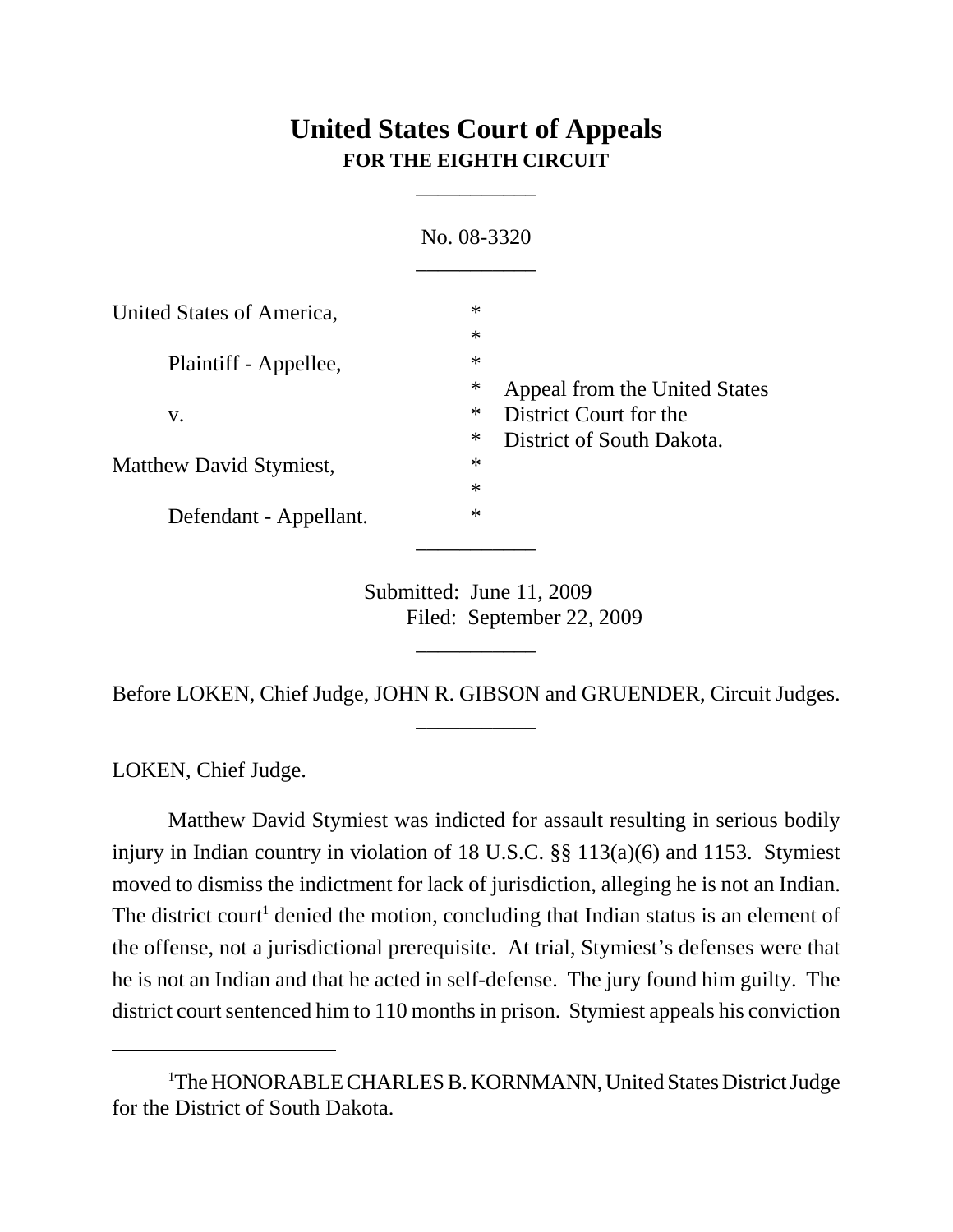and sentence, raising three issues relating to Indian status, constructive amendment of the indictment, abuse of discretion in admitting prejudicial evidence, and error in sentencing him as a career offender. We affirm.

#### **I. Background**

 A group of people gathered to party at the trailer home of Waylon Black Lance on the Rosebud Sioux Indian Reservation in South Dakota. The group included Black Lance, his wife Jerilyn Roubideaux and children Jason and Joseph, his sister April, April's boyfriend Emanuel Bordeaux, Jerilyn's sister Marilyn Roubideaux, Marilyn's boyfriend Juan Hernandez, and Stymiest. The adults consumed alcohol. Juan and Marilyn -- who was pregnant -- began arguing. Juan choked Marilyn, hit her in the abdomen, and soon left. Stymiest followed him out five minutes later, returned after another five minutes, grabbed a knife from the kitchen, asked Jason and April if "there was a bigger knife," and again left the trailer. He returned about fifteen minutes later with the knife, still clean, and told Jason, "I just fucked up Juan." Black Lance found Hernandez about two hundred yards from the trailer, "gasping for air, and choking on his blood" from significant head and rib injuries that caused traumatic brain injury, respiratory failure, and fluid overload. Rosebud tribal police arrested Stymiest and surrendered him to federal authorities when he identified himself as an Indian.

#### **II. Indian Status Issues**

The Indian Major Crimes Act conferred federal jurisdiction to prosecute enumerated offenses that are committed by an Indian "within the Indian country." 18 U.S.C. § 1153(a). The statute does not define Indian, but the generally accepted test - adapted from United States v. Rogers, 45 U.S. 567, 572-73 (1846) -- asks whether the defendant (1) has some Indian blood, and (2) is recognized as an Indian by a tribe or the federal government or both. See United States v. Lawrence, 51 F.3d 150, 152 (8th Cir. 1995); United States v. Prentiss, 273 F.3d 1277, 1280 (10th Cir. 2001), noting four circuits and state courts that apply this test. The parties agree that the first Rogers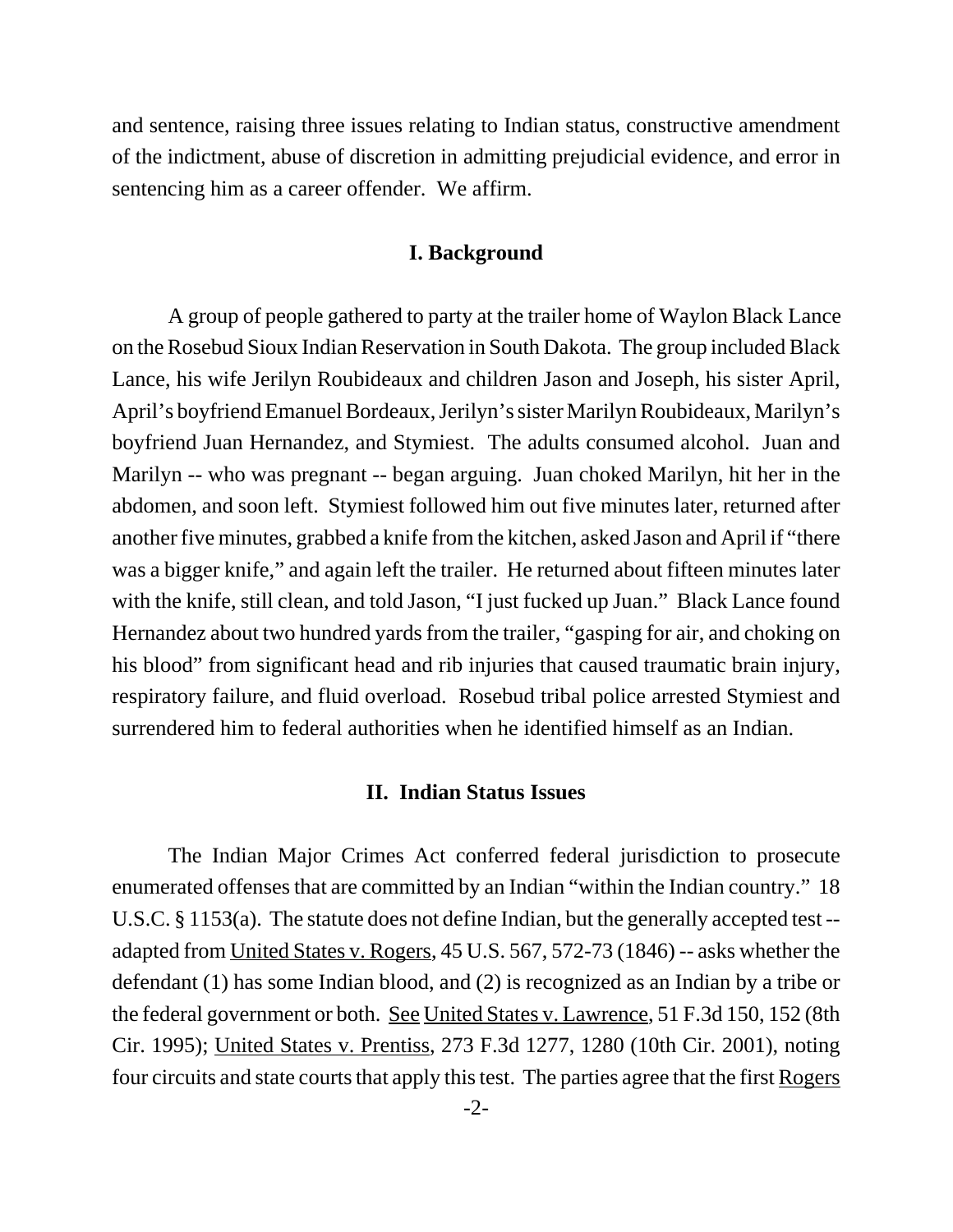criterion is satisfied because Stymiest has three thirty-seconds Indian blood. Stymiest argues the district court made three errors in resolving the second criterion - recognition by a tribe or the federal government -- failing to dismiss the indictment for lack of jurisdiction, erroneously instructing the jury regarding Indian status, and failing to grant judgment of acquittal because of insufficient evidence.

**A. The Motion To Dismiss.** Stymiest first argues that the district court erred in refusing to dismiss the indictment because § 1153 "is a jurisdictional statute." It is true that Stymiest's Indian status was the basis of federal criminal jurisdiction (because the victim was a non-Indian, unless Stymiest was an Indian, this major crime could only have been prosecuted in state court). For this reason, we treated Indian status as a jurisdictional issue in cases such as Lawrence, 51 F.3d at 154. But recent Supreme Court decisions including United States v. Cotton, 535 U.S. 625 (2002), have clarified that this type of issue, while essential to federal subject matter jurisdiction, is an element of the crime that must be submitted to and decided by the jury. Based on these decisions, we revisited the issue and held that a dispute over the defendant's Indian status does not affect the district court's jurisdiction over a prosecution under § 1153. United States v. Pemberton, 405 F.3d 656, 659 (8th Cir. 2005); see United States v. White Horse, 316 F.3d 769, 772 (8th Cir.) (same with a § 1152 prosecution), cert. denied, 540 U.S. 844 (2003). Thus, the district court properly denied the motion to dismiss and submitted the issue of Indian status to the jury as an element of the § 1153(a) offense.

**B. The Indian Status Jury Instruction.** Stymiest next argues that, if Indian status is an element of the offense, the district court's jury instruction was an inaccurate and inadequate statement of the recognition part of the Rogers test. We review a challenge to jury instructions for abuse of discretion, focusing on whether "the instructions as a whole accurately and adequately state the relevant law." United States v. Wipf, 397 F.3d 632, 635 (8th Cir. 2005) (quotation omitted).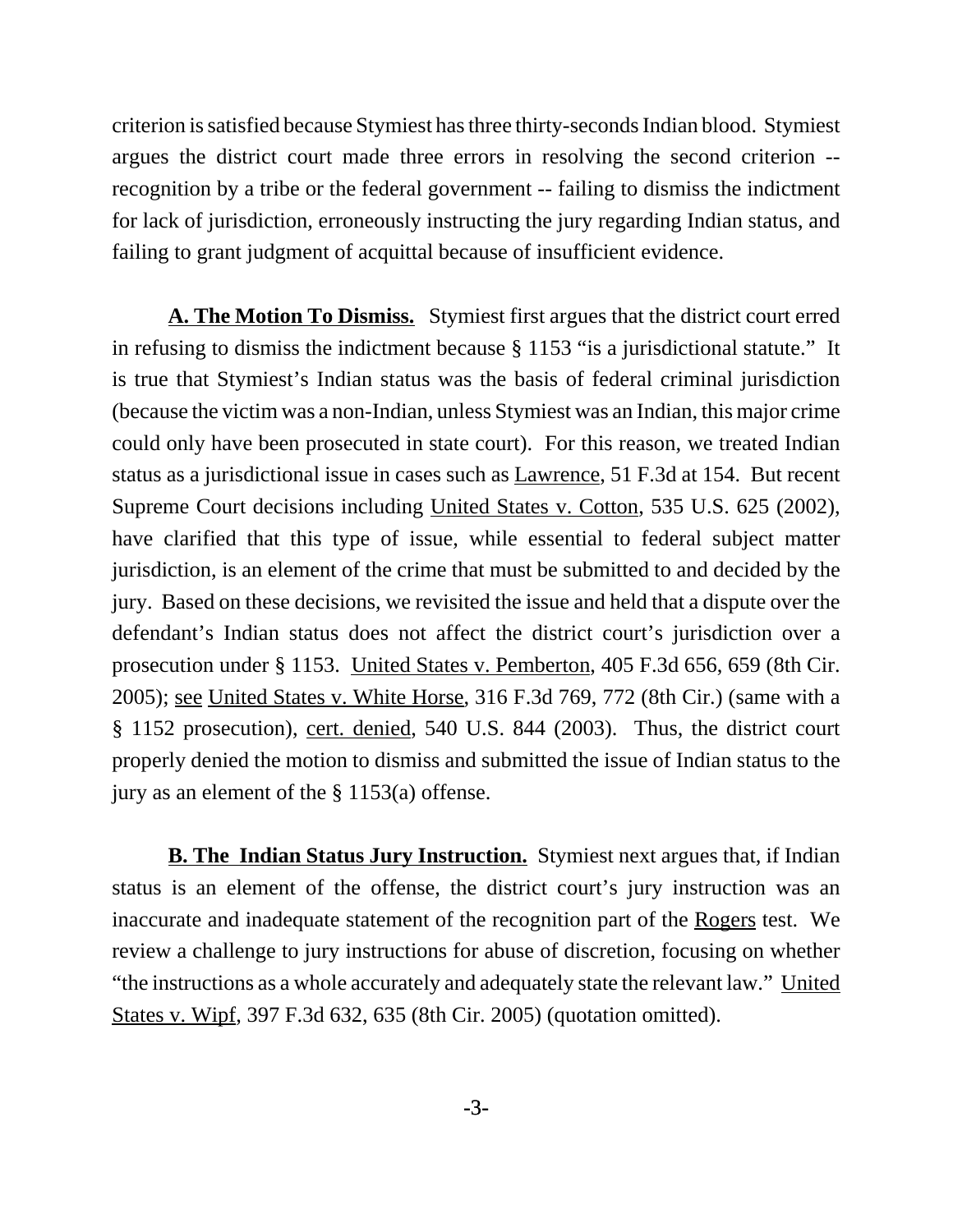Relying on the instruction quoted in United States v. Torres, 733 F.2d 449, 456 (7th Cir.), cert. denied, 469 U.S. 864 (1984), the district court instructed the jury:

The second element is whether Matthew Stymiest is recognized as an Indian by the tribe or by the federal government or both. Among the factors that you may consider are:

- 1. enrollment in a tribe;
- 2. government recognition formally or informally through providing the defendant assistance reserved only to Indians;
- 3. tribal recognition formally or informally through subjecting the defendant to tribal court jurisdiction;
- 4. enjoying benefits of tribal affiliation; and
- 5. social recognition as an Indian through living on a reservation and participating in Indian social life, including whether the defendant holds himself out as an Indian.

It is not necessary that all of these factors be present. Rather, the jury is to consider all of the evidence in determining whether the government has proved beyond a reasonable doubt that the defendant is an Indian.

The court overruled Stymiest's objections that the instruction failed to instruct the jury to consider the factors in declining order of importance, giving most weight to tribal enrollment, and added two irrelevant factors, tribal recognition by tribal court jurisdiction and Stymiest holding himself out as an Indian.

In granting post-conviction relief on this issue in St. Cloud v. United States, 702 F. Supp. 1456, 1461 (D.S.D. 1988), the court "gleaned from case law" factors to guide the analysis of the second Rogers criterion and listed the factors "in declining order of importance": "1) enrollment in a tribe; 2) government recognition formally and informally through providing the person assistance reserved only to Indians; 3) enjoying benefits of tribal affiliation; and 4) social recognition as an Indian through living on a reservation and participating in Indian social life." In United States v.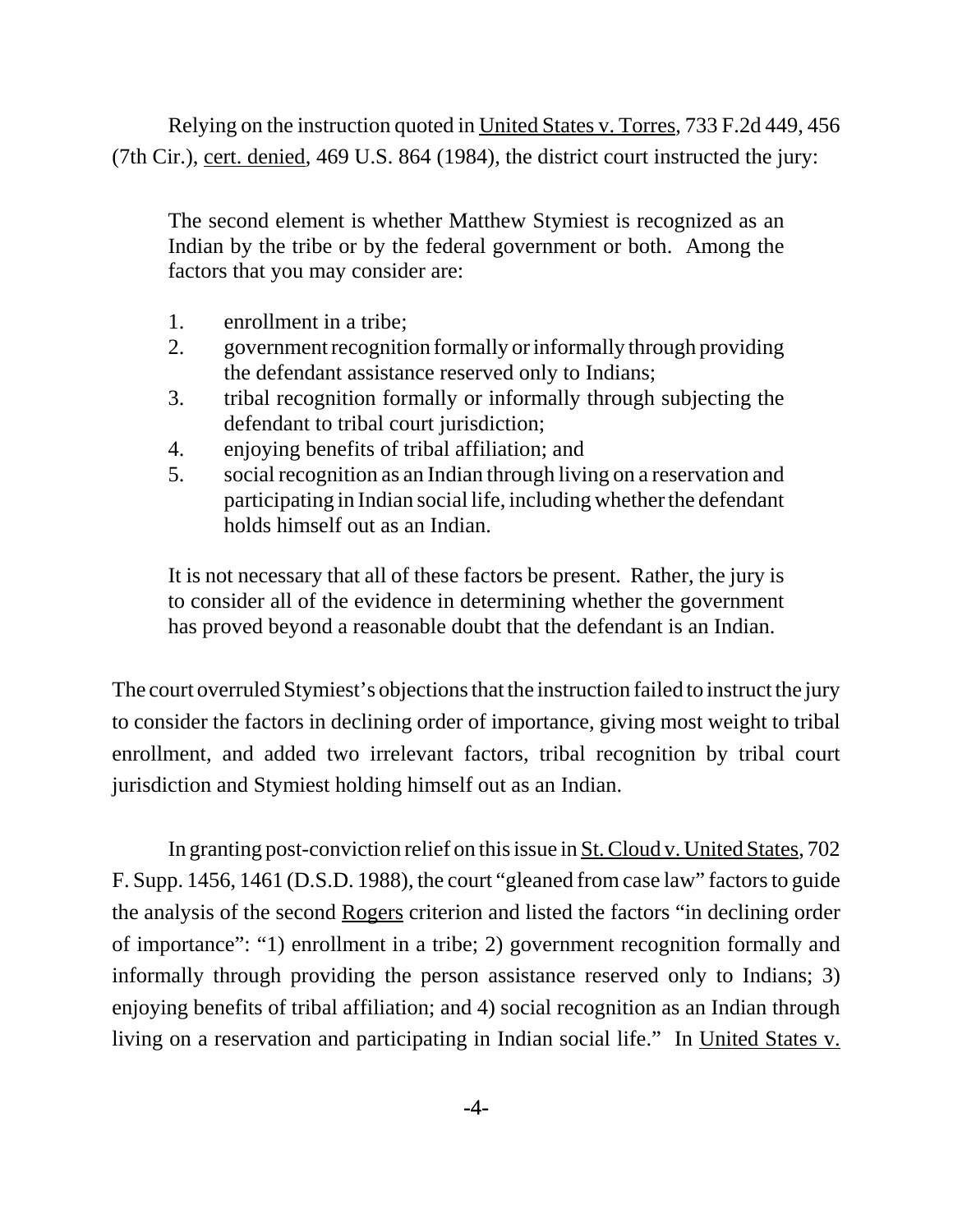Driver, 755 F. Supp. 885, 888 & n.7 (D.S.D.), aff'd, 945 F.2d 1410 (8th Cir. 1991), cert. denied, 502 U.S. 1109 (1992), the court noted that tribal enrollment is the most important  $\text{St. Cloud factor,}^2$  but it is not essential and its absence is not determinative. In affirming dismissal of the indictment in Lawrence, we considered the St. Cloud factors in declining order of importance only because the government did not object. 51 F.3d at 152. In Pemberton, 405 F.3d at 660, where the jury instruction was not an issue, we held the evidence sufficient to establish the defendant's Indian status without applying the Rogers test or even citing St. Cloud.

A review of these authorities persuades us there is no single correct way to instruct a jury on this issue. In Torres, while the Seventh Circuit quoted the entire instruction, it affirmed because the jury was instructed that "a person must have some degree of Indian blood and must be recognized as an Indian by the Indian tribe and/or the Federal government." 733 F.2d at 456. That is the two-part Rogers test, and we agree it provides the essential elements of a proper instruction. Beyond that, the St. Cloud factors may prove useful, depending upon the evidence, but they should not be considered exhaustive. Nor should they be tied to an order of importance, unless the defendant is an enrolled tribal member, in which case that factor becomes dispositive. Here, the district court properly identified two other factors relevant on the facts of this case -- that the tribe exercised criminal jurisdiction over Stymiest, see United States v. Bruce, 394 F.3d 1215, 1226-27 (9th Cir. 2005), and that Stymiest held himself out to be an Indian, see United States v. Dodge, 538 F.2d 770, 787 (8th Cir. 1976), cert. denied, 429 U.S. 1099 (1977). The court did not abuse its discretion in overruling Stymiest's objections to the instruction given.

We have some concern that the instruction given would permit a jury to find Indian status without finding, as the second part of the Rogers test requires, that the

<sup>&</sup>lt;sup>2</sup>Indeed, some Indian blood and tribal enrollment are sufficient to establish Indian status. See, e.g., United States v. Antelope, 430 U.S. 641, 646 n.7 (1977).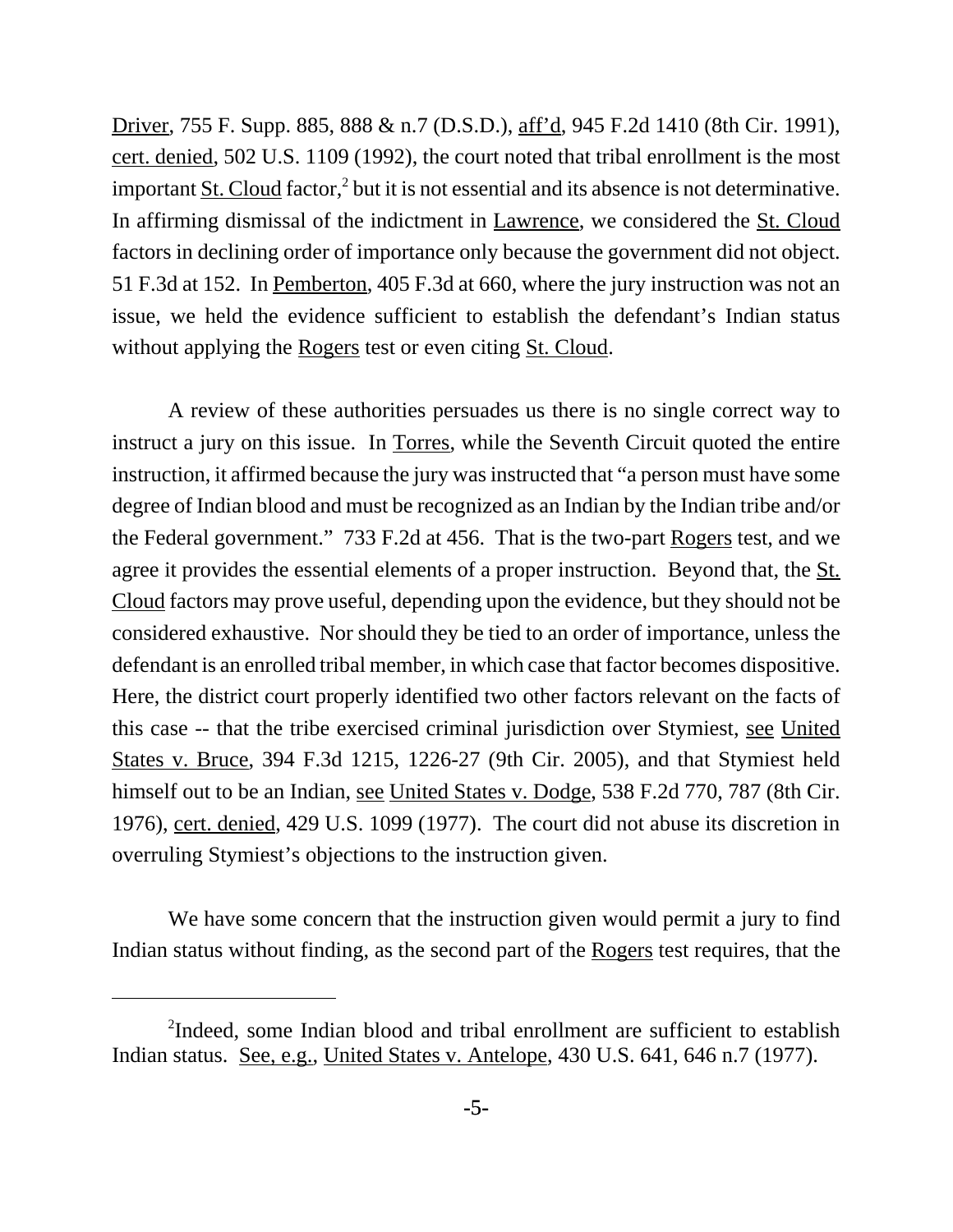defendant be recognized as an Indian *by the tribe or by the federal government*. Holding oneself out as an Indian by submitting to tribal court jurisdiction or seeking care at a tribal hospital or participating in tribal community activities is relevant to being recognized by the tribe, but it is not otherwise sufficient to satisfy the political underpinnings of the Rogers test. Compare United States v. Cruz, 554 F.3d 840, 848 (9th Cir. 2009) (minimal participation in Indian social life alone may be insufficient). However, this objection was not raised, and thus we have no difficulty concluding that the instruction as a whole was not an abuse of the district court's discretion.

**C. Sufficiency of the Evidence.** Finally, Stymiest argues that the prosecution adduced insufficient evidence to support the jury's finding that he is an Indian for purposes of § 1153(a). We review the sufficiency of the evidence *de novo*, viewing the evidence in the light most favorable to the government, resolving evidentiary conflicts in the government's favor, and drawing all reasonable inferences in favor of the jury's verdict. See United States v. Sturdivant, 513 F.3d 795, 800 (8th Cir. 2008) (standard of review).

Stymiest is not enrolled in any tribe. But two Rosebud tribal officers testified that Stymiest identified himself on the night of the incident as an enrolled member of the Leech Lake Band of Ojibwe in Minnesota. When Stymiest was told the officers could not locate his enrollment, he suggested they look under "Greene." Leech Lake Band officials responded that Stymiest was not enrolled under either name. Harry Greene, Stymiest's biological grandfather, is an enrolled member of the Leech Lake Band. Debra Eason, Greene's daughter and Stymiest's mother, testified that she and her son are ineligible for enrollment in the Band because they lack the required onequarter Indian blood. Stymiest's white adoptive parents testified they tried to register Stymiest with "the appropriate tribe" so he could receive educational benefits but were unsuccessful because he lacked the necessary quantum of Indian blood.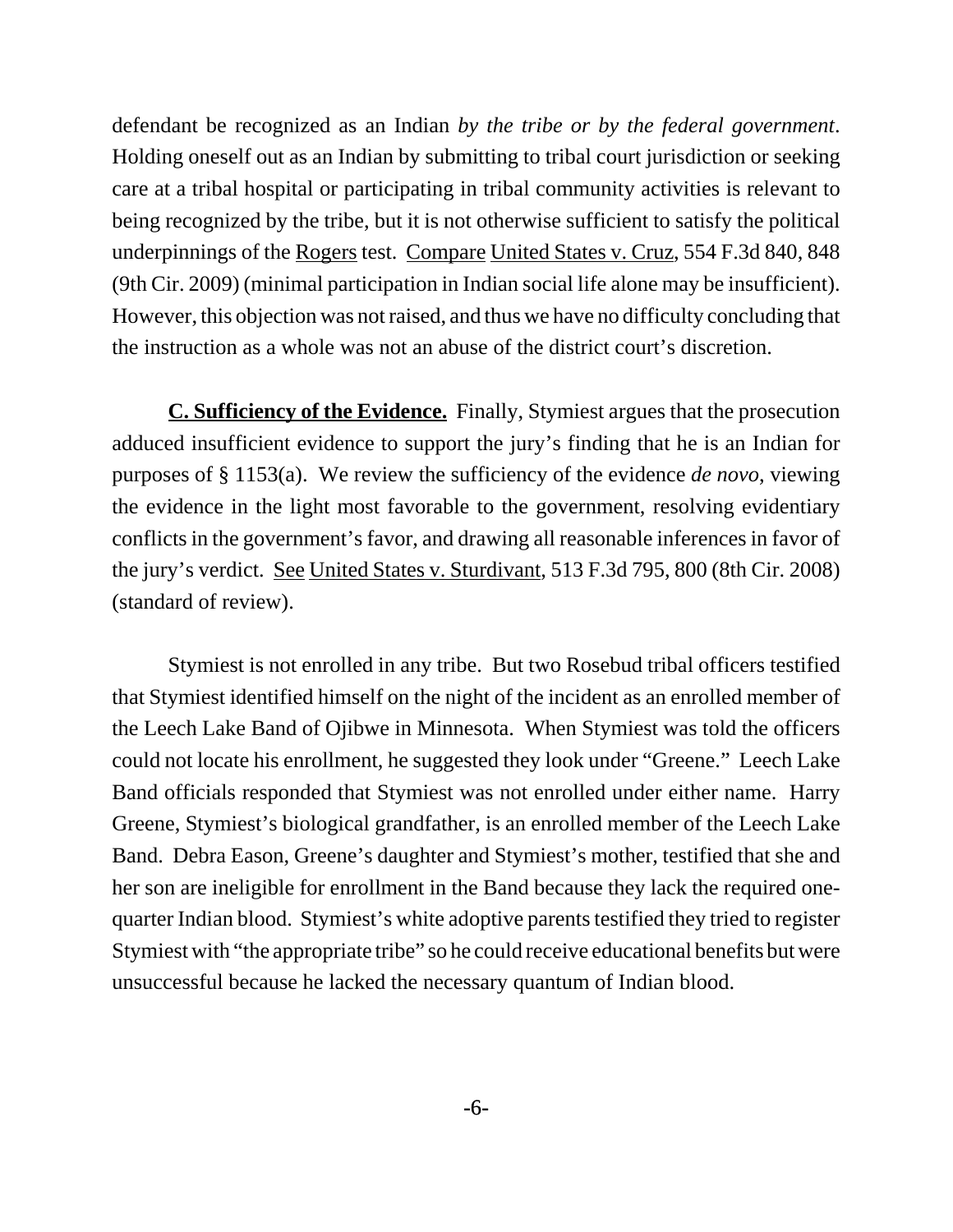Llewellyn Wright, records custodian at the Rosebud Indian Health Services (IHS) hospital, testified that Stymiest's records show that he made approximately ten "emergency-type visits" to the hospital for head trauma, seizures, and asthma attacks. Wright testified that IHS doctors must stabilize any patient in an emergency situation, regardless of Indian status, but that non-Indians are discharged or transferred once stabilized. Georgia Kills in Water, patient registration supervisor, testified that the records show the IHS facility treated Stymiest six times, five times in the emergency room and one follow-up visit to the outpatient clinic. At the clinic, Stymiest identified himself as an enrolled member of the Leech Lake Band, making him eligible for treatment as an Indian. However, he did not respond to IHS's subsequent request for enrollment documents. Therefore, he was not eligible for free non-emergency services, but the hospital never billed him for the out-patient visit.

The Rosebud tribal police chief testified that his officers have jurisdiction only over Indians. They ask an arrestee his status and turn him over to state or local authorities if he is not an Indian. When interviewed concerning this assault, Stymiest identified himself as an Indian, and police department records show he spent time in the Rosebud jail on three occasions. Jamie Ayers, a Rosebud tribal prosecutor, testified that her office prosecuted Stymiest three times in tribal court for tribal offenses. Each time, Stymiest pleaded no contest, did not appeal, and received a suspended sentence or spent time in the tribal jail. Ayers explained that the tribal code prohibits her office from prosecuting non-Indians, but it is possible for a non-Indian to be prosecuted and convicted in tribal court if he does not object. Although the Rosebud Tribe has no jurisdiction to punish anyone but an Indian, see Oliphant v. Suquamish Indian Tribe, 435 U.S. 191, 211-12 (1978), its "powers of selfgovernment" included the power to prosecute non-member Indians such as Stymiest, if he was a Leech Lake Band Indian. See 25 U.S.C. § 1301(2).

The government also presented substantial evidence of Stymiest's social recognition and repeated self-identification as an Indian. Stymiest lived and worked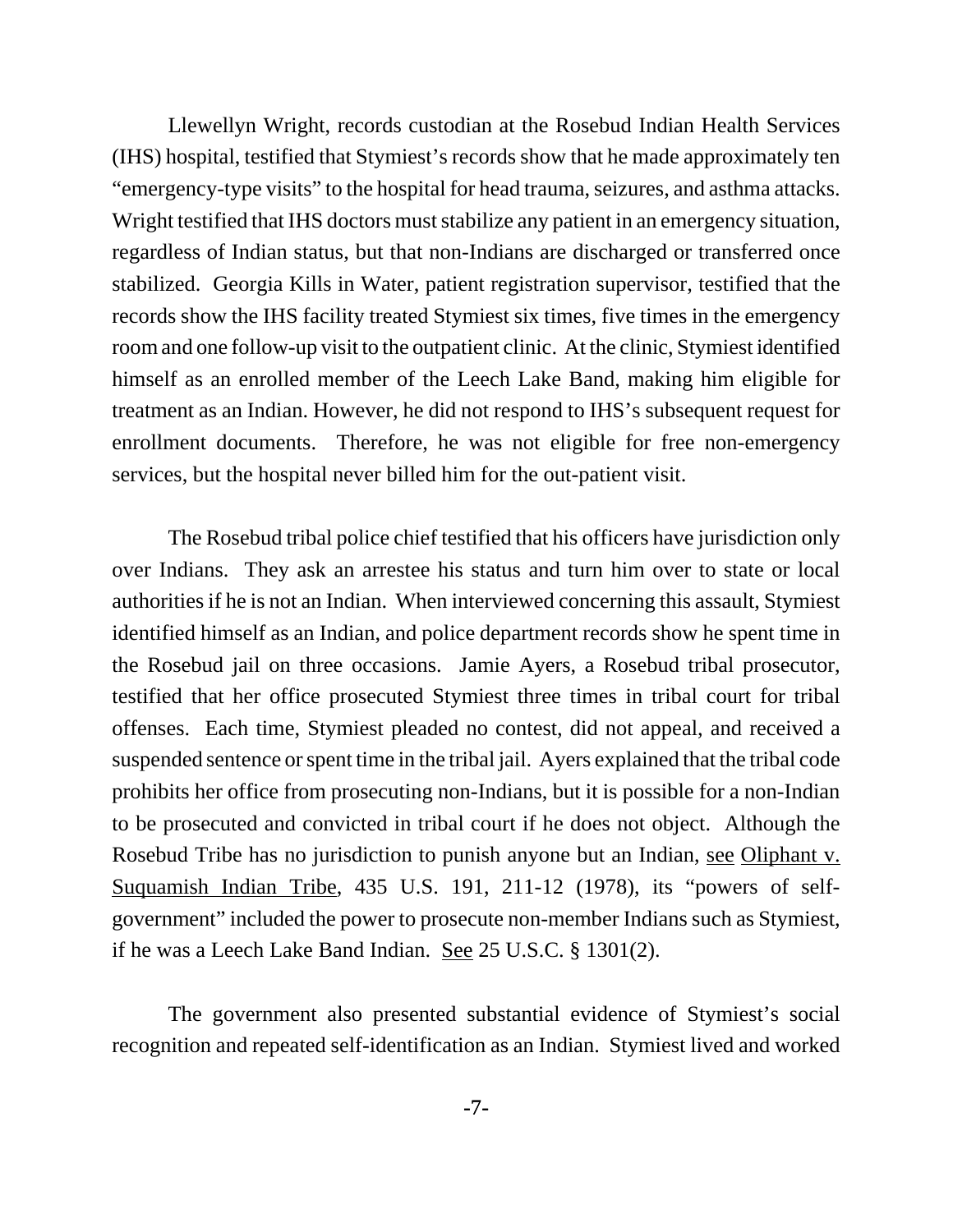on the Rosebud reservation during the year prior to the assault. Waylon Black Lance testified that he and Stymiest socialized and Stymiest said he was an Indian. Jerilyn Roubideaux testified that her sister Janelle was Stymiest's girlfriend; Jerilyn saw Stymiest "almost . . . every day" during the year he lived on the reservation. Jerilyn's other sister, Marilyn, who was Hernandez's girlfriend, also testified that Stymiest said he was an Indian. Greene testified that he "share[d] his heritage" with Stymiest and that Stymiest lived with him for about six months in 2003 at his home in Minnesota.

Applying the two-part Rogers test, and viewing this evidence in the light most favorable to the jury's verdict, we conclude that sufficient evidence supports the jury's finding that Stymiest was an Indian for purposes of this § 1153(a) offense. Without question, he has the requisite Indian blood -- his grandfather is an enrolled member and medicine man in a Minnesota Band. By repeatedly submitting to tribal arrests and prosecutions, and by reporting to the IHS clinic he is an Indian, Stymiest held himself out as an Indian and received forms of official tribal recognition. See Lawrence, 51 F.3d at 152 n.4; Cruz, 554 F.3d at 850; Bruce, 394 F.3d at 1226-27. He also lived and worked on the Rosebud reservation and repeatedly held himself out as a non-member Indian to his Indian girlfriend and in socializing with other Indians. Although not an enrolled member of any tribe, enrollment "is not the only means [of establishing Indian status] nor is it necessarily determinative." Pemberton, 405 F.3d at 660; see Antelope, 430 U.S. at 646 n.7.

### **III. The Constructive Amendment Issue**

The indictment charged that Stymiest "did unlawfully assault Juan Hernandez, and said assault resulted in serious bodily injury, in violation of 18 U.S.C. §§ 1153 and  $113(a)(6)$ ." The district court instructed the jury that, to convict, it had to find "the defendant voluntarily and intentionally assaulted Juan Hernandez." Stymiest argues this instruction constructively amended the indictment by using "voluntarily and intentionally" instead of "unlawfully." He preserved this issue for appeal with a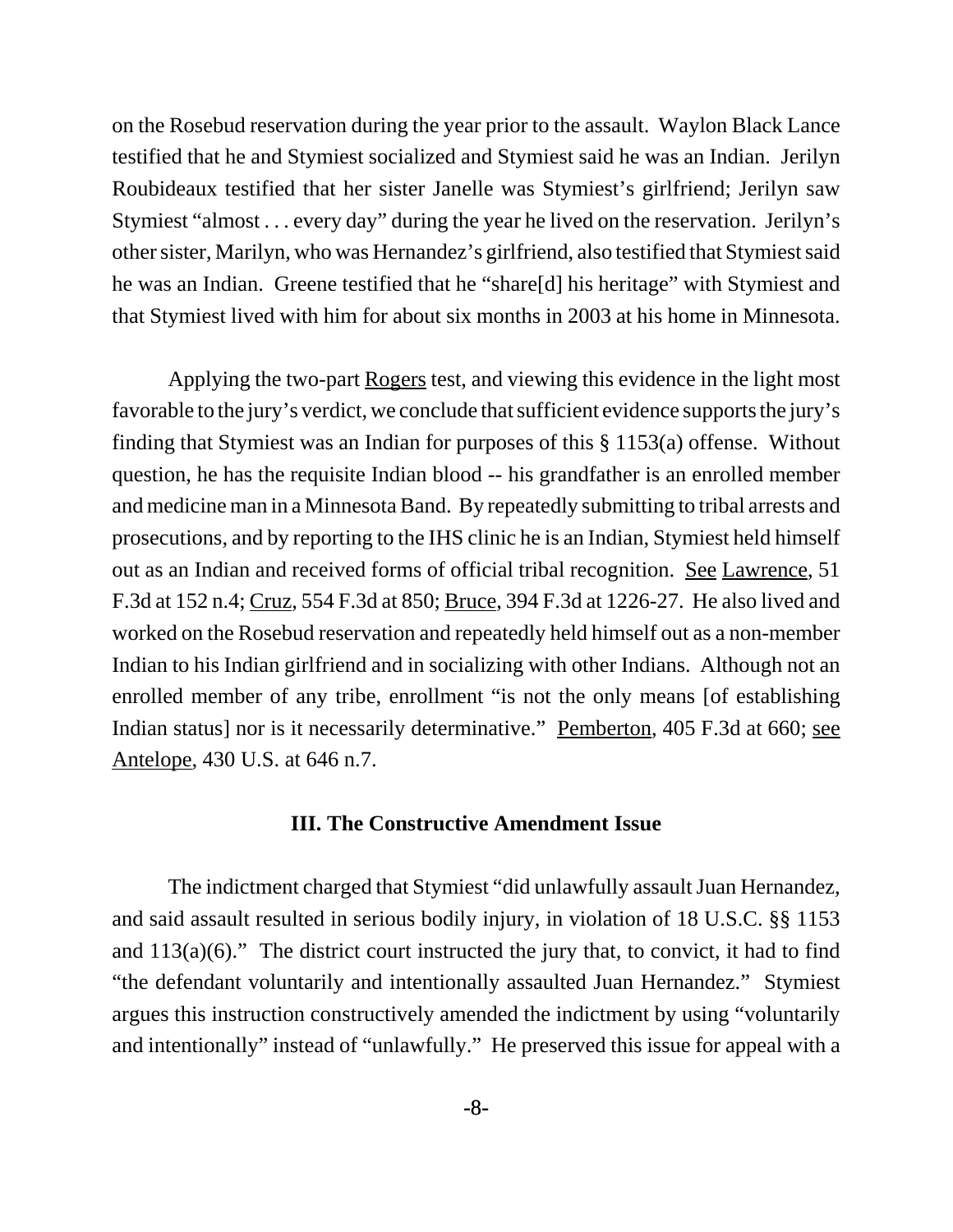timely objection that the district court overruled. An instruction constructively amends the indictment if it allows the jury to convict the defendant of a different offense than the offense charged. See United States v. Brown, 330 F.3d 1073, 1077 (8th Cir.), cert. denied, 540 U.S. 975 (2003).

The elements of the 18 U.S.C. § 113(a)(6) offense of assault resulting in serious bodily injury are (1) an intentional assault that (2) results in serious bodily injury, committed (3) by an Indian and (4) within Indian Country. United States v. Davis, 237 F.3d 942, 944-45 (8th Cir. 2001). An assault is not unlawful if it is justified by self-defense, a defense Stymiest asserted, which required the government to prove beyond a reasonable doubt he did *not* act in self-defense. See United States v. Milk, 447 F.3d 593, 598 (8th Cir. 2006); United States v. Two Eagle, 318 F.3d 785, 790-91 (8th Cir. 2003). The court gave a separate instruction on the issue of self-defense. The instruction's "voluntarily and intentionally" language addressed the first element of the charged offense, and the separate self-defense instruction addressed the allegation of an "unlawful" assault. Thus, the instructions as a whole did not constructively amend the indictment by permitting the jury to convict Stymiest of an uncharged offense.

# **IV. An Evidentiary Issue**

Stymiest argues the district court abused its discretion by allowing Jason Black Lance to testify that Stymiest took a knife from the kitchen of the trailer home and left in pursuit of Hernandez. This contention is without merit. The testimony was relevant to give the jury a complete picture of what happened on the night in question. See United States v. LaDue, 561 F.3d 855, 857 (8th Cir. 2009). It was particularly relevant because Stymiest returning for a knife and requesting a bigger knife tends to evidence an intent to assault and casts doubt on the defense of self-defense, even if Stymiest never used the knife. See United States v. Carr, 560 F.3d 849, 851 (8th Cir. 2009). Even if the testimony was therefore prejudicial to Stymiest, it was not *unfairly*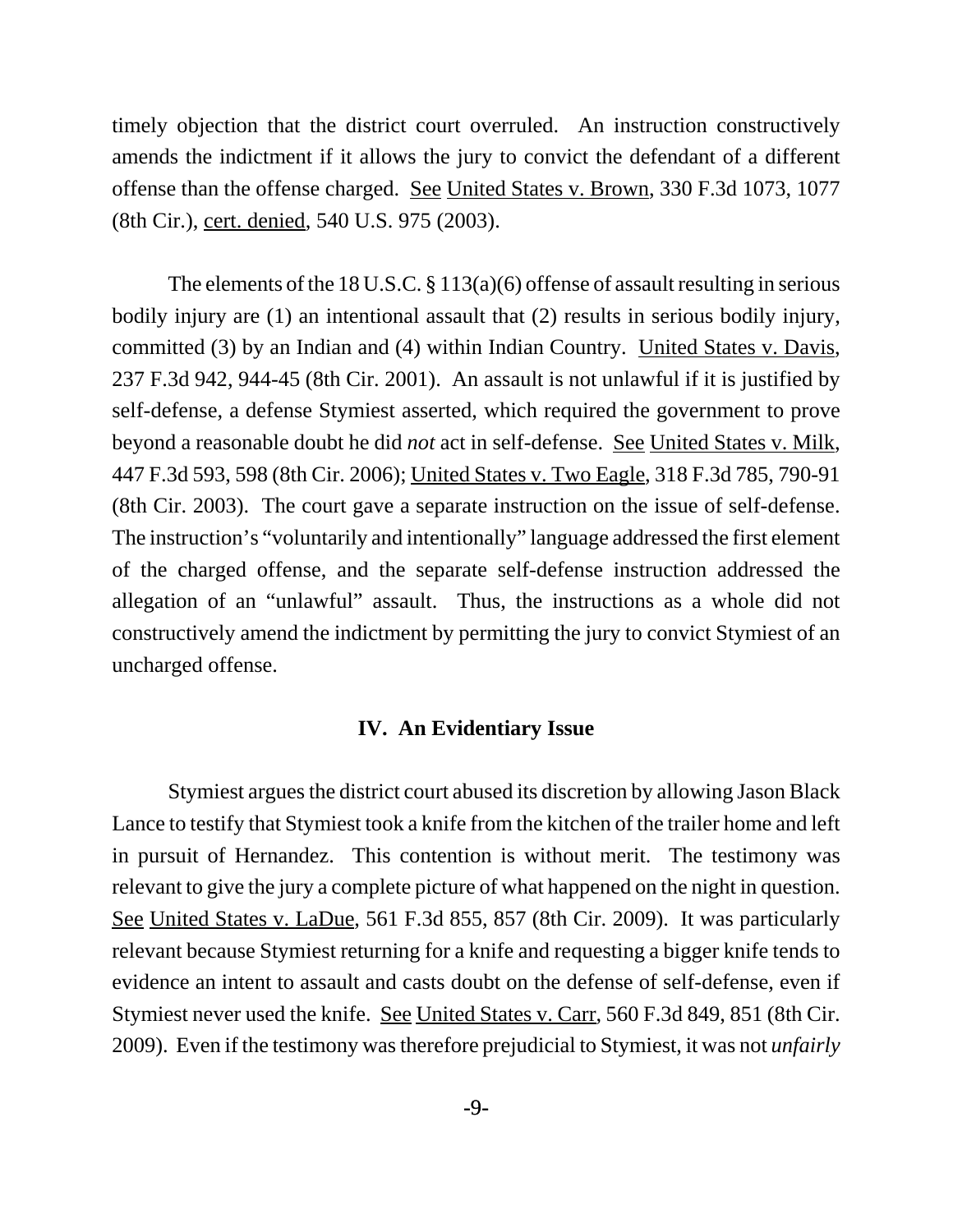prejudicial within the meaning of Rule 403 of the Federal Rules of Evidence. The government never suggested that Stymiest cut Hernandez with the knife, and Jason testified that the knife "looked unused" when Stymiest returned with it. The district court did not abuse its substantial discretion in admitting this testimony.

## **V. The Career Offender Issue**

Finally, Stymiest argues the district court improperly enhanced his sentence by applying the career offender provision of the advisory guidelines, U.S.S.G. § 4B1.1(a), because his prior South Dakota felony conviction for third-degree burglary is not a crime of violence under  $\S 4B1.2(a)(2)^3$  as construed in cases that apply the Supreme Court's recent decision in Begay v. United States, 128 S. Ct. 1581 (2008). Reviewing this issue *de novo*, we conclude that it is controlled by our decision in United States v. Bell, 445 F.3d 1086 (8th Cir. 2006), a case inexplicably not cited by government counsel.

The Armed Career Criminal Act imposed a mandatory minimum fifteen-year sentence if a defendant convicted of violating 18 U.S.C. § 922(g) has three prior "violent felony" or serious drug offense convictions. 18 U.S.C. § 924(e)(1). The definition of "violent felony" in 18 U.S.C.  $\S$  924(e)(2)(B)(ii) is identical to the definition of "crime of violence" in U.S.S.G. § 4B1.2(a)(2) *except* the enumerated offenses under the ACCA include "burglary," but only "burglary of a dwelling" is an enumerated offense under § 4B1.2(a)(2). In Taylor v. United States, 495 U.S. 575, 598-99 (1990), decided a few months after adoption of the current version of § 4B1.2(a)(2), the Supreme Court held that an offense constitutes "burglary" under

 $3$ As relevant here, § 4B1.2(a)(2) defines "crime of violence" as including "any offense under federal or state law, punishable by imprisonment for a term exceeding one year, that . . . (2) is burglary of a dwelling . . . or otherwise involves conduct that presents a serious potential risk of physical injury to another."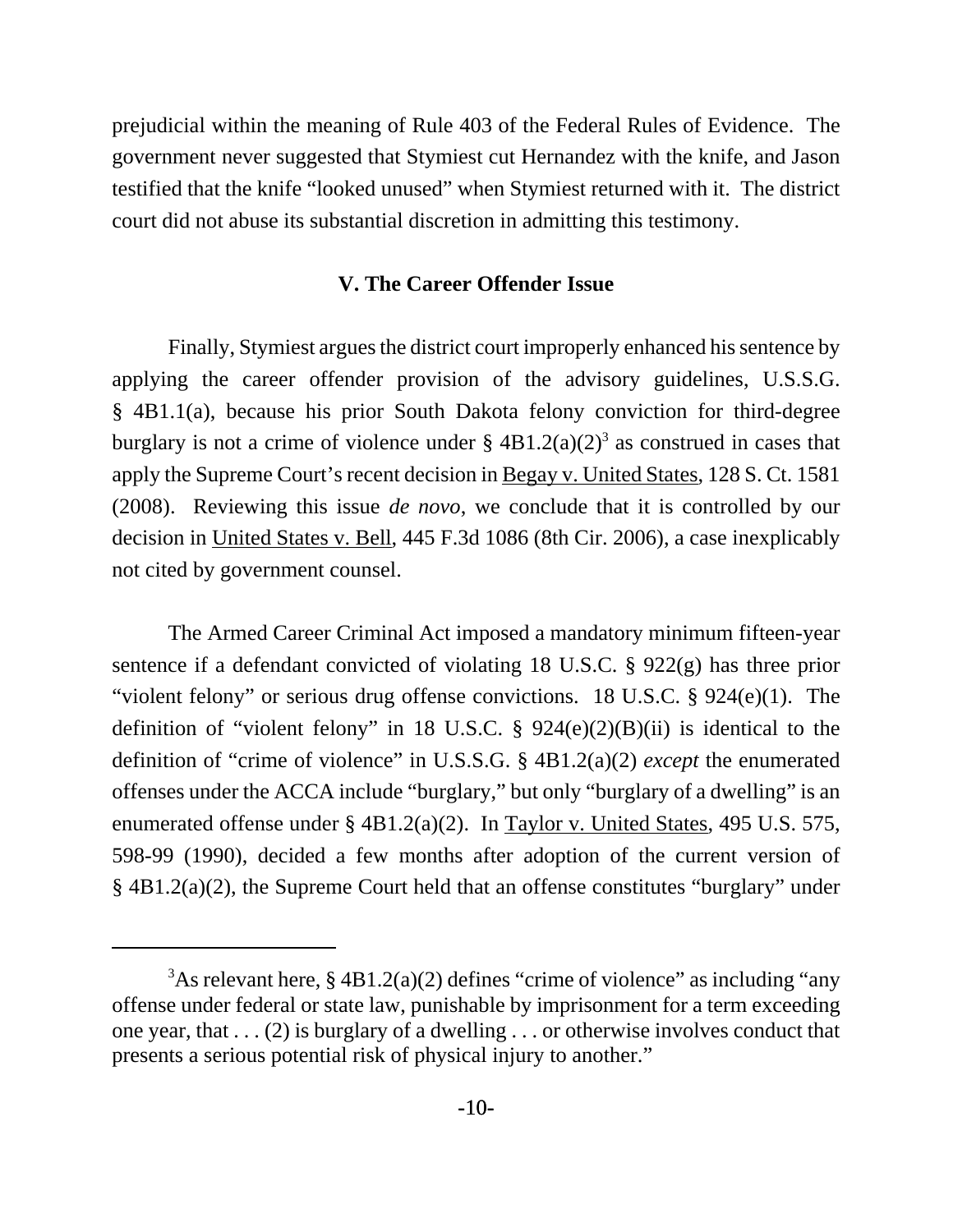the ACCA if it contains the elements of "generic burglary," which the Court defined as "unlawful or unprivileged entry into, or remaining in, *a building or structure*, with intent to commit a crime." (Emphasis added.) In Bell, 445 F.3d at 1090, we thoroughly reviewed the history of these provisions and concluded:

Though they used different operative terms, crime of violence and violent felony, in this context the two terms should have the same meaning, both as a matter of statutory construction and to avoid sentencing disparity.

\* \* \* \* \*

Based upon [United States v. LaBonte, 520 U.S. 751 (1997)], were it necessary to the decision in this case, we would invalidate the term "of a dwelling" in U.S.S.G.  $\S$  4B1.2(a)(2) as inconsistent with the Supreme Court's subsequent interpretation of the governing statute in Taylor. But it is not necessary to do so because the "otherwise involves" provision in § 4B1.2(a)(2) as construed in [our prior cases] produces the same result. It is a correct result.

Stymiest's third-degree burglary of an unoccupied structure was a generic burglary under Taylor, 495 U.S. at 597 ("Congress presumably realized that the word 'burglary' is commonly understood to include . . . burglaries involving . . . an unoccupied building"). At the time, S.D. Codified Laws § 22-32-8 provided:

Any person who enters an unoccupied structure, with intent to commit any crime other than the act of shoplifting or retail theft . . . or remains in an unoccupied structure after forming the intent to commit any crime other than shoplifting . . . is guilty of third degree burglary.

The statute is potentially over-inclusive because it defines "structure" to include motor vehicles, watercraft, aircraft, railroad cars, trailers, and tents. See Taylor, 495 U.S. at 591, 599, 602. However, Stymiest's pre-sentence investigation report, to which he did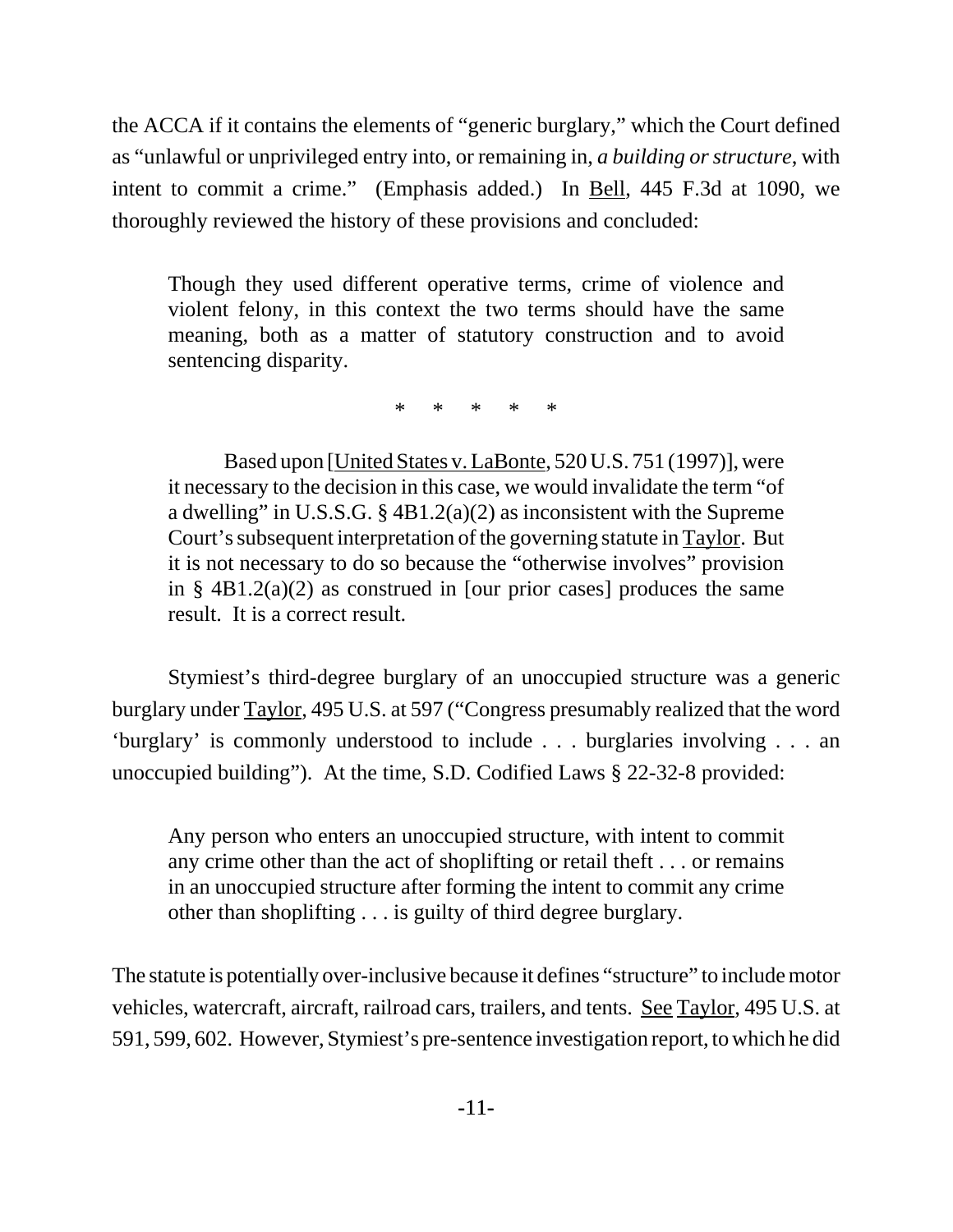not object, stated that he burgled the "West River Research Building." When a defendant fails to object to fact recitations in the PSR establishing that a prior offense was generic burglary, "the government need not introduce at sentencing the documentary evidence that **Taylor** and **Shepard [v. United States, 544 U.S. 13, 26** (2005),] otherwise require." United States v. Reliford, 471 F.3d 913, 916 (8th Cir. 2006), cert. denied, 550 U.S. 938 (2007); see Bell, 445 F.3d at 1090-91. Here, Stymiest's general objection to the PSR classifying him as a career offender was not sufficient to trigger the government's obligation to introduce court documents confirming the PSR's fact statement that he burgled a building.

As noted in <u>Bell</u>, we have repeatedly held that any generic burglary is a crime of violence under the "otherwise involves" residual provision in U.S.S.G. § 4B1.2(a)(2). See, e.g., United States v. LeGrand, 468 F.3d 1077, 1081-82 (8th Cir. 2006), cert. denied, 551 U.S. 1109 (2007); United States v. Olthoff, 437 F.3d 729, 732 (8th Cir. 2006) (burglary of unoccupied ski resort office a crime of violence). This conclusion is supported by the Supreme Court's decision in James v. United States, 550 U.S. 192, 203-05 (2007), which held that the ACCA's otherwise involves provision encompasses *attempted* burglary because an attempted burglary poses the same kind of risk of "face-to-face confrontation between the burglar and a third party" as a completed burglary. Likewise, burglary of an unoccupied or commercial structure, while not posing a risk of harm to the occupants of a "dwelling," poses the same kind of risk of violent confrontation with a police officer, night watchman, store security guard, or innocent passer-by as other types of generic burglary.

 In Begay, the Court considered whether felony DWI is a violent felony under the ACCA's "otherwise involves" residual provision. The Court limited those offenses to crimes "that are roughly similar, in kind as well as in degree of risk posed," to the enumerated crimes in that they "typically involve purposeful, 'violent,' and 'aggressive' conduct." 128 S. Ct. at 1585-86. That additional limitation has prompted reconsideration of many offenses previously deemed violent felonies or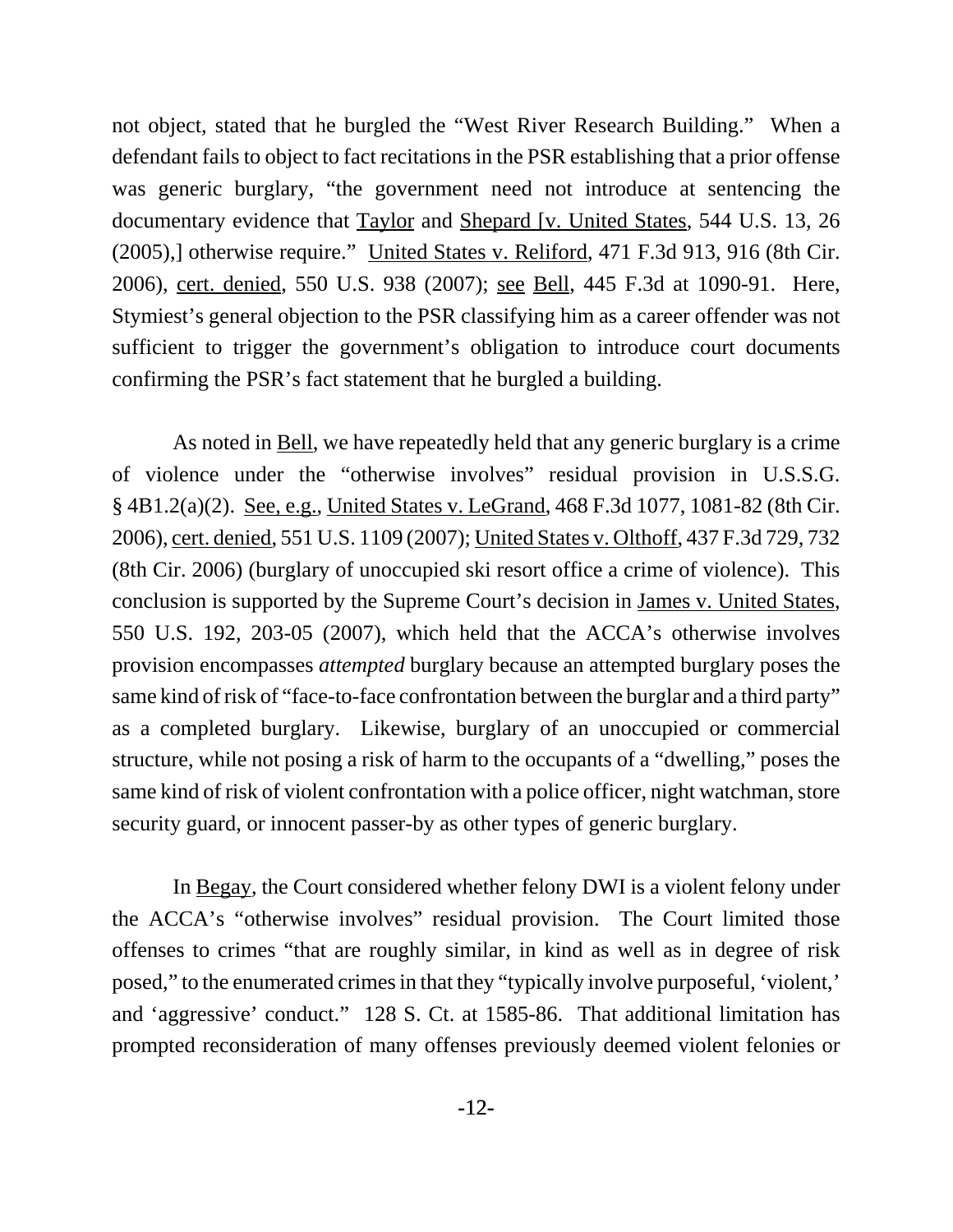crimes of violence solely because they "involve conduct that necessarily presents a serious potential risk of physical injury to another," such as the broad array of escape offenses considered in Chambers v. United States, 129 S. Ct. 687 (2009), and in United States v. Hudson, No. 08-3240, 2009 WL 2525581 (8th Cir. Aug. 20, 2009), and the automobile theft and tampering offenses at issue in United States v. Williams, 537 F.3d 969 (8th Cir. 2008).

Begay did not question the decision in James and thus does not undermine our burglary precedents. Stymiest's third degree burglary offense was not only, in the words of Begay, "roughly similar, in kind" to generic burglary, it was generic burglary as defined in Taylor and therefore should be an enumerated offense under § 4B1.2(a)(2) but for the Commission's arbitrary "of a dwelling" limitation. Even if that limitation compels analysis under the "otherwise involves" residual provision, nothing in Begay or Chambers suggests that an offense this similar to an enumerated offense, which presents the same kind of risk of violent confrontation recognized in James, would be classified differently than the attempted burglary at issue in James.

 For these reasons, we conclude that our prior decisions classifying generic burglaries of structures other than "dwellings" as crimes of violence under the "otherwise involves" provision of § 4B1.2(a)(2) were not implicitly overruled by Begay. Accord United States v. Cantrell, 530 F.3d 684, 695-96 (8th Cir. 2008); United States v. Woodard, 321 F. App'x 543 (8th Cir. 2009) (unpublished per curiam); United States v. McFarlin, 306 F. App'x 342 (8th Cir. 2009) (unpublished per curiam). Contra United States v. Giggey, 551 F.3d 27 (1st Cir. 2008) (en banc). Alternatively, if Begay requires a different result under the "otherwise involves" provision, we hold -- as forecast in Bell -- that Stymiest was convicted of an enumerated burglary offense because the "of a dwelling" limitation in  $\S$  4B1.2(a)(2) was invalidated by the Supreme Court's decision in Taylor. Under either of these